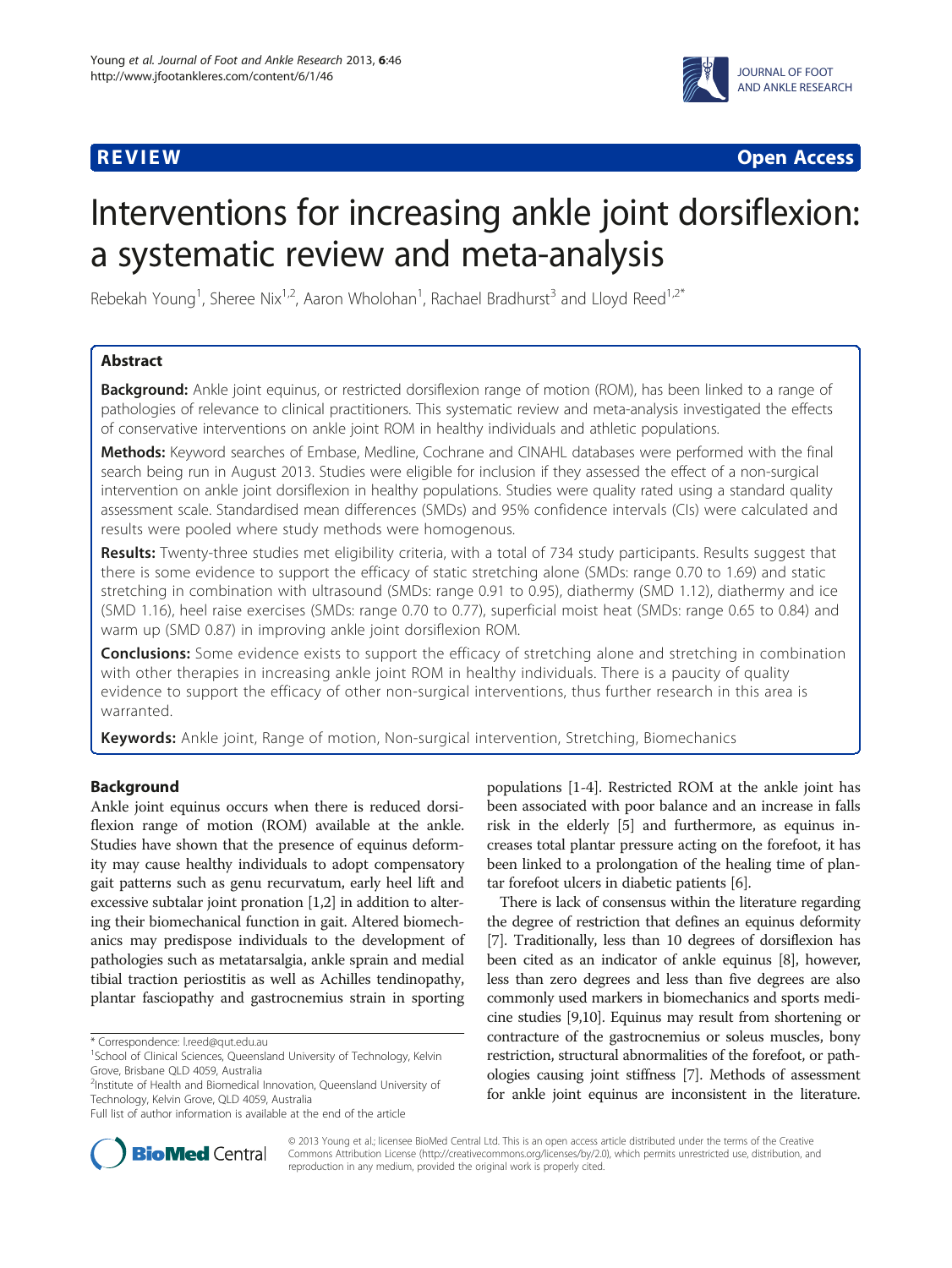Ankle joint ROM has been assessed in weight-bearing and non-weightbearing positions with the knee flexed or extended [\[11](#page-9-0)]. Various instruments such as goniometers, inclinometers and dynamometers, as well as different anatomical landmarks have been used to quantify the ROM available [\[7](#page-9-0)].

Clinicians screen for ankle joint equinus routinely as part of a lower limb biomechanical assessment and treat equinus conservatively, regardless of ankle joint pathology, to improve biomechanical function of the lower limb [[10](#page-9-0),[11](#page-9-0)]. A variety of interventions have been proposed to increase actual or functional dorsiflexion ROM at the ankle joint, including stretching, warm up and use of ultrasound [[1-6,9](#page-9-0),[12](#page-9-0)-[32\]](#page-9-0). Previous systematic reviews have investigated the effects of such interventions in increasing ankle joint dorsiflexion ROM in the context of ankle injuries [[33\]](#page-9-0) or neuromuscular disease [[34](#page-9-0)]. However, there has been no synthesis of the literature investigating the efficacy of a range of interventions to increase ankle joint dorsiflexion in otherwise healthy individuals with an incidental finding of ankle equinus. Therefore, the purpose of this systematic review and meta-analysis was to investigate the effects of conservative interventions on increasing ankle joint dorsiflexion range of motion in healthy individuals.

# Methods

# Search strategy and study inclusion

Electronic databases were searched without date or language delimiters (Embase, Medline, Cochrane and CINAHL) using keyword searches, as follows:

(Ankle AND equinus) OR (ankle AND joint AND range AND motion) OR (ankle AND dorsiflex\* AND range AND motion) OR (ankle AND rocker) AND

(dorsiflex\* AND lunge AND test) OR treat\* OR assess\* OR measure\* OR interven\* OR clinical OR apparatus OR tool OR device OR instrument

The only search parameter applied was the human delimiter. Titles and abstracts were screened for relevance to the research question, and full text evaluations were performed on potentially relevant studies using predetermined criteria. A hand search of the reference lists of all relevant studies was undertaken to identify further eligible studies. Studies were selected for inclusion in this review based on the following criteria:

- Included a sample of healthy, human participants;
- Assessed a conservative (non-surgical) intervention for increasing ankle joint dorsiflexion; and
- Measured and reported passive ankle joint dorsiflexion values before and after intervention.

Studies were excluded based on the following criteria:

- Included participants with spastic equinus, talipes equinovarus or other pathology;
- Included participants with a history of ankle joint injury;
- Assessed surgical interventions.

# Quality assessment

Two authors (RY, AW) independently assessed the included studies against a modified PEDro scale (Table [1](#page-2-0)) [[35\]](#page-9-0). The two authors met to discuss the PEDro scale rating system prior to undertaking quality assessments in order to ensure clear understanding of assessment criteria. A consensus meeting resolved disagreements between assessors and a third party was available to provide mediation if required. Consensus on all criteria was reached without need for third party mediation.

The modified PEDro scale featured three additional assessment criteria taken from Law et al. [\[36\]](#page-9-0). The additional criteria assessed whether the sample size was justified and whether the outcome measures used were both reliable and valid. The assessment scale featured 14 criterion designed to assess the methodological quality of randomised and non-randomised trials. Trials were awarded a 'yes' or 'no' rating for each criteria and 'yes' responses were then summed to produce an overall quality score for each trial assessed. For consistency, any criteria not directly reported by the authors of each trial were considered to have been unfulfilled and subsequently were awarded a 'no' rating.

# Data extraction and analysis

Data extraction was performed by a single investigator (RY), who recorded details regarding study design, sample characteristics, outcome measures, interventions and follow-up periods. In order to calculate effect sizes, means and standard deviations (SD) were obtained wherever possible for each study group. In two studies [[15,25\]](#page-9-0) a smaller reported value for ankle ROM indicated greater dorsiflexion, so in these cases the means were subtracted from 90 degrees prior to analysis to allow for standardisation against other presented results. Standardised mean differences (SMDs) and 95% confidence intervals (CIs) were calculated, based on the difference between treatment and control groups at the longest period of follow-up. Where studies did not include a comparison group, SMDs were not calculated. SMDs were considered statistically significant if the 95% CI did not contain zero, and interpretation of the magnitude of SMDs was based on previous guidelines [\[37](#page-9-0)]: small effect  $\geq 0.2$ , medium effect  $\geq 0.5$ , large effect  $\geq 0.8$ . Positive effect sizes indicated greater increases in ankle joint dorsiflexion in the treatment group compared to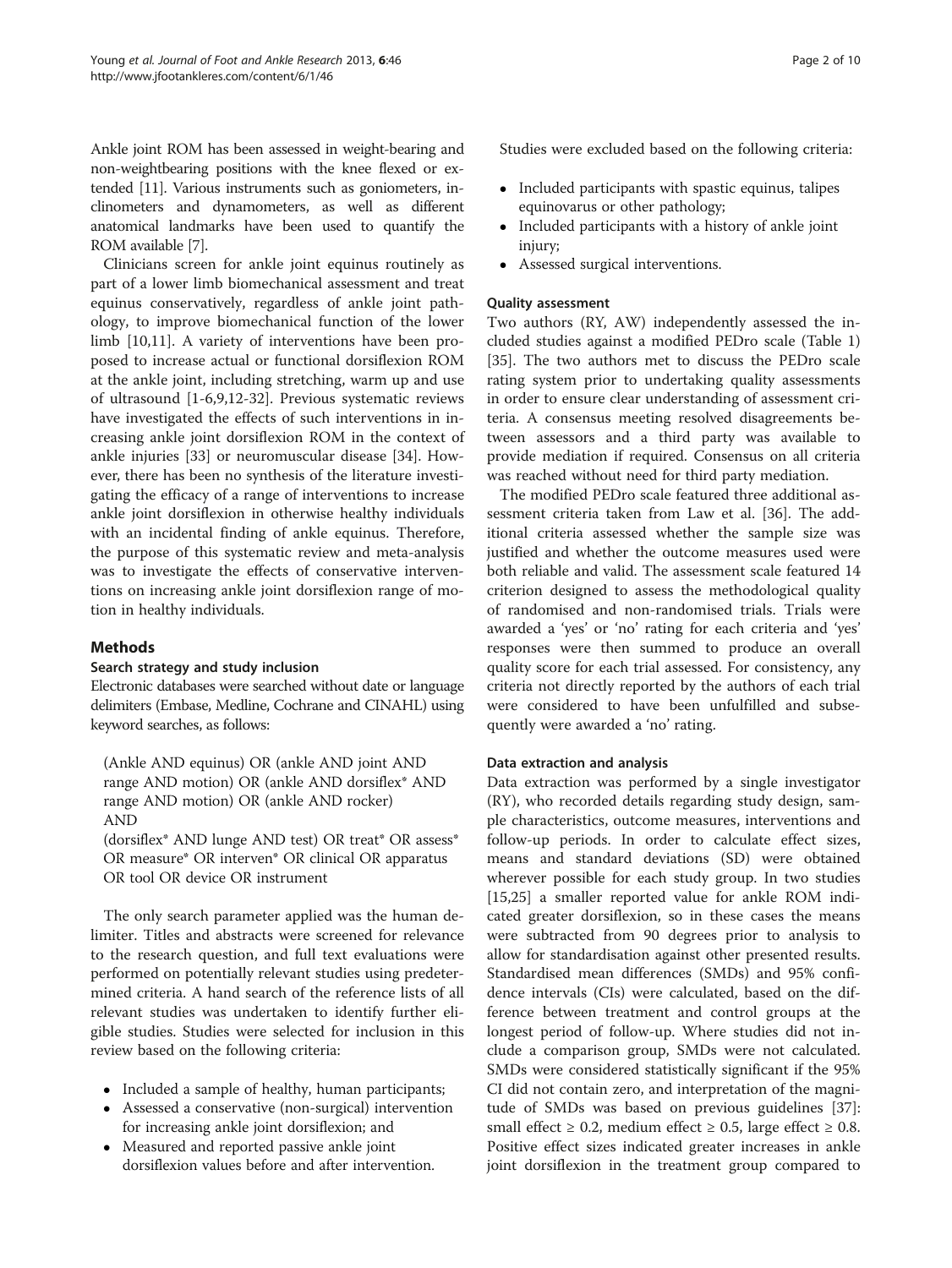<span id="page-2-0"></span>

|  |  |  |  |  | Table 1 Results from quality assessment (23 studies) |  |  |
|--|--|--|--|--|------------------------------------------------------|--|--|
|--|--|--|--|--|------------------------------------------------------|--|--|

| Study ID          | Ref    | $\mathbf{1}$             | $\overline{\mathbf{2}}$ | 3      | 4      | 5 | 6      | $\overline{7}$ | 8               | 9               | 10              | 11              | 12                       | 13     | 14 | Quality score (/14) |
|-------------------|--------|--------------------------|-------------------------|--------|--------|---|--------|----------------|-----------------|-----------------|-----------------|-----------------|--------------------------|--------|----|---------------------|
| Bohannon 1994     | $[31]$ | $\overline{\phantom{a}}$ | $^{+}$                  |        | $^{+}$ |   | ÷,     | $^{+}$         | $+$             |                 | $^{+}$          |                 |                          | $^{+}$ | ٠  | 8                   |
| Christiansen 2008 | $[12]$ | $^{+}$                   | $^{+}$                  | $^{+}$ | $^{+}$ |   |        | $+$            | $+$             | $^{+}$          | $^{+}$          | $+$             | $+$                      | $+$    |    | 11                  |
| Dananberg 2000    | $[13]$ | $^{+}$                   |                         |        |        |   | $^{+}$ |                | $+$             |                 |                 | $^{+}$          |                          |        |    | $\overline{4}$      |
| De Souza 2008     | $[39]$ | $^{+}$                   |                         |        |        |   |        | $+$            | $+$             | $\! + \!\!\!\!$ | $^{+}$          | $^{+}$          | $^{+}$                   | $+$    |    | 8                   |
| Dinh 2011         | $[1]$  | $+$                      | $^{+}$                  |        | $^{+}$ |   | $^{+}$ |                |                 |                 | $\! + \!\!\!\!$ | $\! + \!\!\!\!$ | $+$                      | $^{+}$ |    | 10                  |
| Draper 1998       | $[14]$ | $\overline{\phantom{a}}$ | $^{+}$                  |        |        |   |        |                |                 |                 | $^{+}$          | $\! + \!\!\!\!$ |                          | $^{+}$ |    | 4                   |
| Etnyre 1986       | $[15]$ | $\overline{\phantom{a}}$ | $+$                     |        |        |   |        |                | $^{+}$          | $^{+}$          | $^{+}$          |                 |                          |        |    | 4                   |
| Fryer 2002        | $[16]$ | $^{+}$                   | $^{+}$                  |        |        |   | $^{+}$ |                | $^{+}$          | $^{+}$          | $^{+}$          | $^{+}$          |                          | $^{+}$ |    | 8                   |
| Gajdosik 2005     | $[5]$  | $+$                      | $^{+}$                  | $^{+}$ | $^{+}$ |   |        |                | $\! + \!\!\!\!$ | $^{+}$          | $^{+}$          | $^{+}$          |                          |        |    | 9                   |
| Gajdosik 2007     | $[18]$ | $\! + \!\!\!\!$          | $+$                     |        | $^{+}$ |   |        |                |                 | $^{+}$          | $^{+}$          | $^{+}$          |                          |        |    | 6                   |
| Grieve 2011       | $[2]$  | $+$                      | $^{+}$                  |        |        |   |        | $^{+}$         | $+$             | $\! + \!\!\!\!$ | $^{+}$          | $^{+}$          |                          |        |    | 7                   |
| Johanson 2009     | $[3]$  | $^{+}$                   | $^{+}$                  |        | $+$    |   |        |                |                 | $^{+}$          | $^{+}$          | $^{+}$          |                          | $+$    |    | 7                   |
| Kasser 2009       | $[19]$ | $+$                      | $+$                     |        |        |   |        | $+$            | $+$             | $\! + \!\!\!\!$ | $^{+}$          |                 |                          |        |    | 6                   |
| Knight 2001       | $[21]$ | $+$                      | $+$                     |        |        |   |        | $^{+}$         | $\! + \!\!\!\!$ | $\! + \!\!\!\!$ | $\! + \!\!\!\!$ | $^{+}$          |                          |        |    | 8                   |
| Macklin 2012      | $[6]$  | $^{+}$                   |                         |        |        |   |        |                | $+$             | $\! + \!\!\!\!$ | $^{+}$          | $^{+}$          |                          |        |    | 5                   |
| McNair 1996       | $[22]$ | $\overline{a}$           |                         |        |        |   |        |                | $\! + \!\!\!\!$ | $^{+}$          | $^{+}$          | $^{+}$          |                          |        |    | 4                   |
| Peres 2002        | $[23]$ | $^{+}$                   | $^{+}$                  |        |        |   |        |                |                 | $^{+}$          | $^{+}$          | $+$             |                          | $^{+}$ |    | 6                   |
| Pratt 2003        | $[32]$ | $\overline{\phantom{a}}$ | $^{+}$                  |        |        |   |        |                | $\! + \!\!\!\!$ | $^{+}$          | $^{+}$          | $^{+}$          |                          | $^{+}$ |    | 6                   |
| Rees 2007         | $[25]$ | $+$                      | $+$                     |        |        |   |        |                | $+$             | $^{+}$          | $^{+}$          | $^{+}$          | $\overline{\phantom{a}}$ |        |    | 7                   |
| Samukawa 2011     | [27]   | ÷                        |                         |        |        |   |        |                | $+$             | $^{+}$          | $^{+}$          | $^{+}$          |                          | $+$    |    | 5                   |
| Venturini 2007    | $[40]$ |                          |                         |        |        |   |        |                |                 | $+$             | $^{+}$          | $^{+}$          | $\overline{\phantom{a}}$ | $^{+}$ |    | 5                   |
| Youdas 2003       | $[29]$ | $^{+}$                   | $\overline{+}$          |        | $^{+}$ |   |        |                | $\! + \!\!\!\!$ | $\! + \!\!\!\!$ | $^{+}$          | $^{+}$          | $^{+}$                   | $^{+}$ |    | 9                   |
| Zakas 2006        | $[30]$ |                          |                         |        |        |   |        |                | $+$             | $^{+}$          | $^{+}$          | $^{+}$          |                          | $^{+}$ |    | 5                   |

1. Eligibility criteria were specified.

2. Subjects were randomly allocated to groups.

3. Allocation was concealed.

4. The groups were similar at baseline regarding the most important prognostic indicators.

5. There was blinding of all subjects.

6. There was blinding of all therapists who administered the therapy.

7. There was blinding of all assessors who measured at least one key outcome.

8. Measures of at least one key outcome were obtained from more than 85% of the subjects initially allocated to groups.

9. All subjects for whom outcome measures were available received the treatment or control condition as allocated.

10. The results of between group statistical comparisons are reported for at least one key outcome.

11. The study provides both point measures and measures of variability for at least one key outcome.

12. Was the sample size justified?

13. Were the outcome measures reliable?

14. Were the outcome measures valid?

the control group. Where more than one intervention group was compared, intervention group A was designated to be the reference group for analysis. Random effects meta-analysis methods were used to pool data where study methods were considered to be homogenous. Sensitivity analyses were performed to investigate the influence of differing intervention or assessment techniques. Heterogeneity was quantified using Chi-squared tests (p < 0.10) and the  $I^2$  statistic described by Higgins et al. [[38](#page-9-0)], which represents the percentage of total variation across studies due to heterogeneity. To investigate potential bias across studies included in the meta-analysis, effect sizes were plotted against study quality score and sample size, and symmetry of these plots was assessed visually. All statistical analyses were performed using Stata version 10 (StataCorp LP, College Station, TX).

#### Results

#### Included studies

The search strategy returned 3,362 studies total from five databases (Figure [1\)](#page-3-0). A further two potentially relevant studies were sourced through expert consultation. After initial screening to exclude irrelevant studies and to remove duplicates, 541 studies remained for detailed evaluation. The abstracts were read in order to select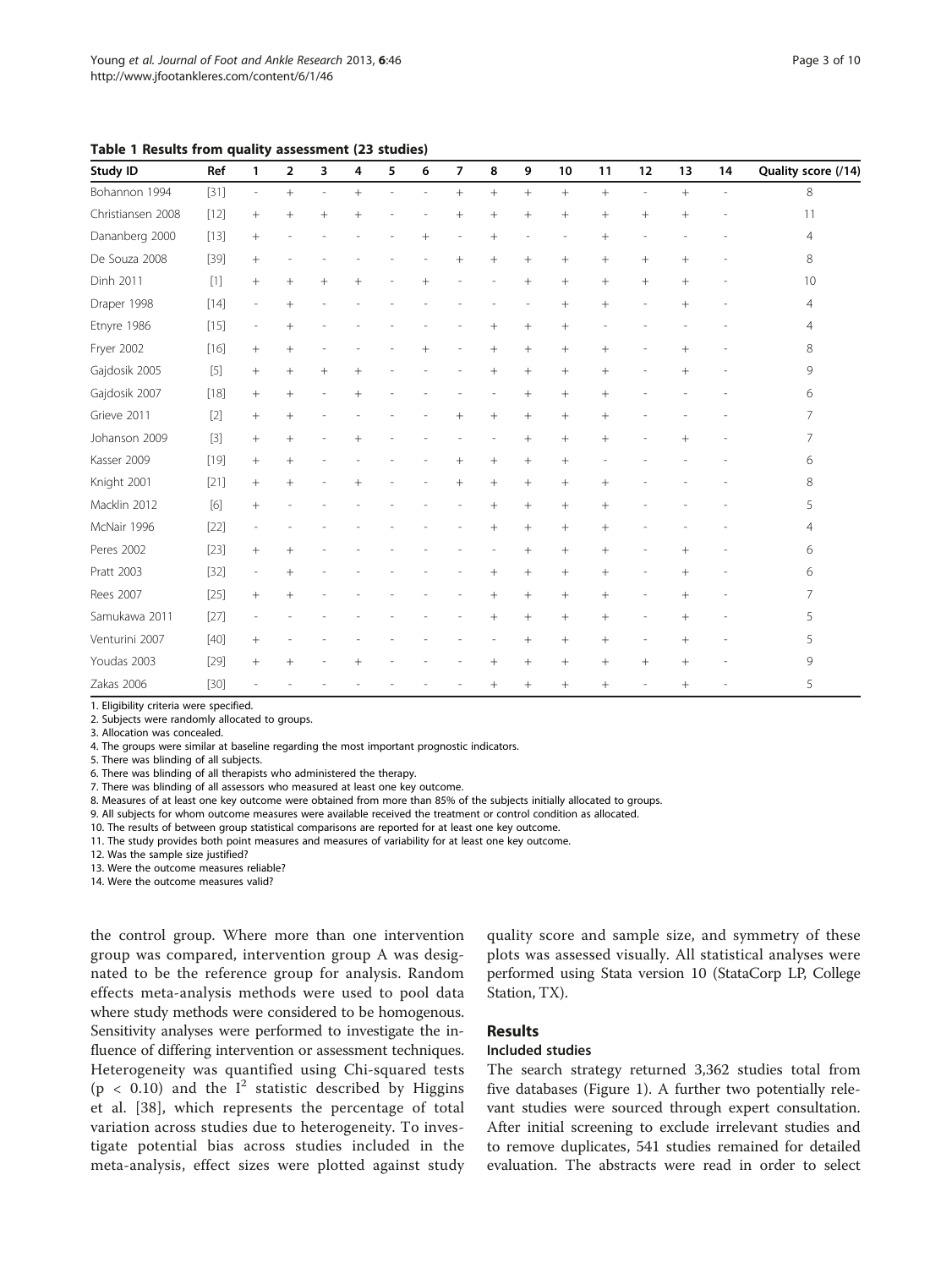<span id="page-3-0"></span>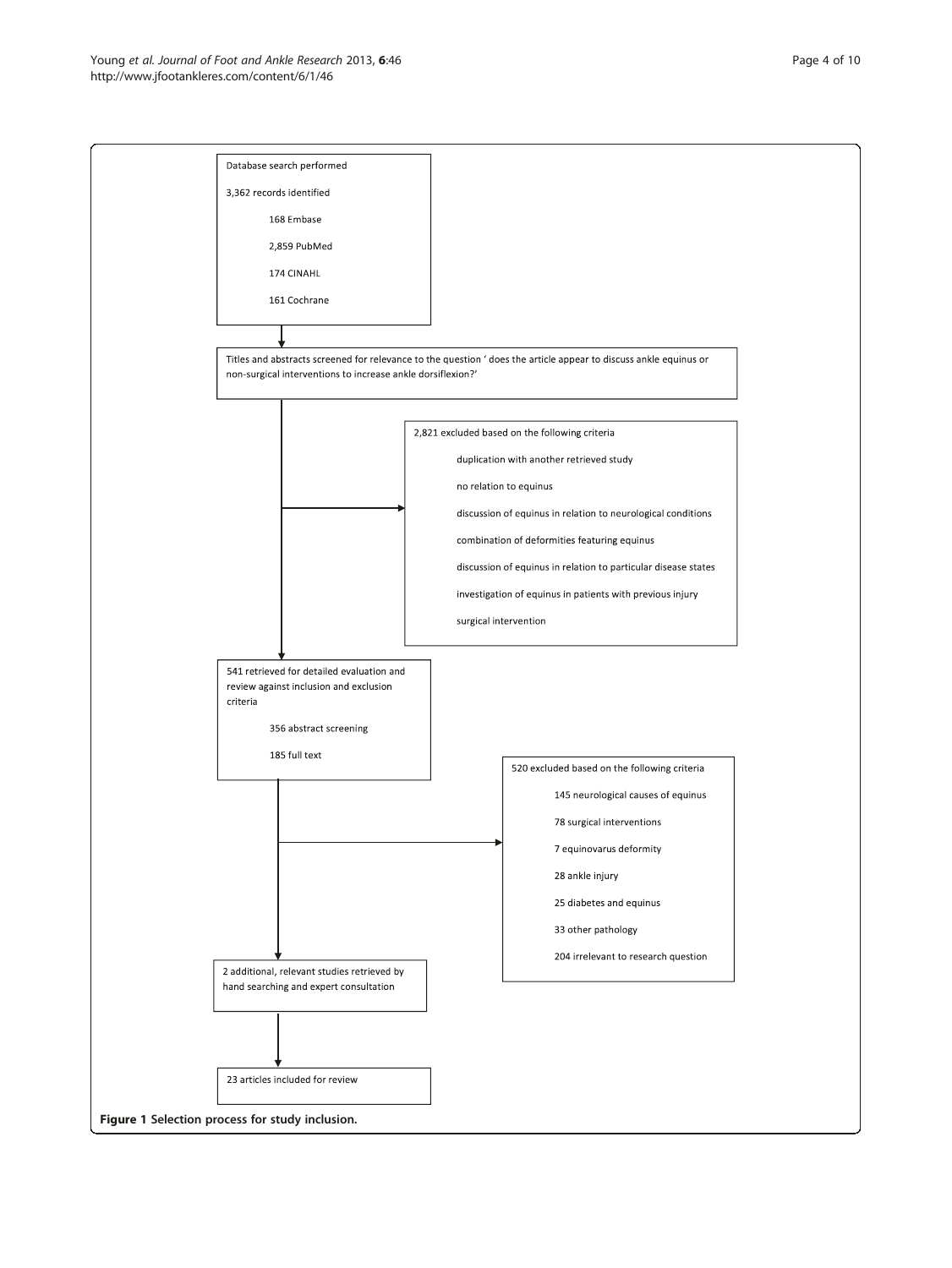those that were directly relevant to this review. Three hundred and fifty-six studies were excluded based on abstract screening, and full text evaluations were performed on the remaining 185 studies. Twenty-three studies including a total of 734 participants satisfied the inclusion criteria for this review. Selected characteristics of included studies are presented in Additional file [1](#page-8-0).

#### Methodological quality

The 23 included studies received overall quality scores ranging from 1/14 to 11/14 on the modified PEDro scale. Results from quality assessment are presented in Table [1.](#page-2-0) Of the studies selected for inclusion, 13 featured a control group [[2,3,5,12,16,18,19](#page-9-0),[21](#page-9-0),[23](#page-9-0),[25](#page-9-0),[29,31,32,38](#page-9-0)]. Sixteen of the included studies randomly assigned participants to treatment groups [[1-3,5,12,14](#page-9-0)-[16,18,19](#page-9-0),[21](#page-9-0),[23](#page-9-0), [25,29](#page-9-0),[31](#page-9-0),[32](#page-9-0)], nine studies featured blinding of the participants, assessors or therapists [[1,2,12,13,16,19](#page-9-0),[21](#page-9-0),[31](#page-9-0),[38](#page-9-0)] and 13 studies reported on the reliability of the measures used [\[1,3,5,12,14,16,23,25,27,29-32](#page-9-0)]. No studies reported on the validity of measures employed.

# Effects of interventions

Eighteen studies investigated stretching interventions [\[1](#page-9-0), [3,5,6,12,14,15,18,19,21-23,25,27,29-32](#page-9-0)] and six of the 18 studies investigated the effects of combining stretching with interventions such as ultrasound therapy or strengthening exercises [\[14,19](#page-9-0),[21](#page-9-0)-[23,30\]](#page-9-0). Two studies investigated manipulation therapy [[13,16\]](#page-9-0), two studies investigated mobilisation therapy [\[38,39\]](#page-9-0) and one investigated soleal trigger point therapy [\[2](#page-9-0)]. Four studies did not include a comparison group [[6,13,27,39\]](#page-9-0) and a further four studies [[19,31,32,39](#page-9-0)] reported insufficient data for SMDs to be calculated. Data comparing the effectiveness of various interventions, including SMDs and 95% CIs, is presented in Table [2](#page-5-0). Table [3](#page-7-0) provides a synthesis of the body of evidence for each intervention.

#### Stretching

Of the 18 studies that investigated stretching interventions, seven studies did not compare to a control group  $[1,6,14,15,22,27,30]$  $[1,6,14,15,22,27,30]$  $[1,6,14,15,22,27,30]$  and two studies presented insufficient data [\[19,31\]](#page-9-0). Another study investigating proprioceptive neuromuscular facilitation stretching was excluded from the meta-analysis due to differing stretching technique [\[25](#page-9-0)]. The results of eight remaining studies [\[3,5,12,18,21,23,29,32](#page-9-0)] investigating static stretching interventions were combined by meta-analysis methods. The combined effect size indicated that stretching had a statistically significant effect on increasing ankle joint dorsiflexion (SMD 0.68, CI: 0.40 to 0.97) (Figure [2\)](#page-7-0). There was no statistically significant heterogeneity between pooled studies (Chi-squared 4.32,  $p = 0.74$ ) (Figure [2\)](#page-7-0). Visual inspection of funnel plots revealed that study quality score and sample size did not appear to bias the findings of studies included in the meta-analysis. Further analyses showed that removing studies from the meta-analysis that had used a non-weight bearing stretching technique, or used a different assessment technique (active versus passive ROM or knee flexed versus knee extended) did not substantially alter the findings of the meta-analysis.

One study demonstrated that proprioceptive neuromuscular facilitation stretching was associated with greater increases in ankle dorsiflexion ROM than static stretching (SMD 1.90, 95% CI: 0.92 to 2.88) [\[15\]](#page-9-0). Stretching in combination with warming up (SMD 0.87, 95% CI: 0.18 to 1.55) [[30](#page-9-0)], superficial moist heat (SMD 0.84, 95% CI: 0.18 to 1.50) [\[21\]](#page-9-0), diathermy (SMD 1.12, 95% CI: 0.05 to 2.18) [[23](#page-9-0)], diathermy and ice (SMD 1.16, 95% CI: 0.12 to 2.20) [[23](#page-9-0)] and heel raise exercises (SMD 0.70, 95% CI: 0.04 to 1.37) [[21\]](#page-9-0) were also found to be associated with greater increases in ankle dorsiflexion when compared to controls. In contrast, 12 studies showed no significant differences in ankle joint dorsiflexion between the stretching and comparison groups (SMDs: range −0.84 to 1.19) [\[1](#page-9-0),[5,6,14](#page-9-0),[18,19](#page-9-0),[22,25,27,29,31](#page-9-0),[32\]](#page-9-0).

Two studies investigated the use of ultrasound prior to stretching compared to stretching alone. One reported significantly greater overall gains in ankle joint dorsiflexion ROM compared to stretching alone (SMD 0.95, 95% CI: 0.27 to 1.58) [[21](#page-9-0)]. The second study found that there was no statistically significant difference between these two interventions. (SMD 0.0, 95% CI: -0.62 to 0.62) [[14](#page-9-0)].

#### Manual therapy

Two studies eligible for inclusion in this review assessed the effect of manipulation therapy on ankle joint ROM. One study found that talocrural joint manipulation did not produce a statistically significant increase in dorsiflexion ROM in asymptomatic ankles when compared with a control group (SMD 0.0, 95% CI: -0.44 to 0.44) [[16\]](#page-9-0). The second study reported insufficient data and was not included in the meta-analysis [\[13](#page-9-0)].

Two studies eligible for inclusion in this review assessed the effects of mobilisation therapy on ankle joint dorsiflexion ROM [\[39,40\]](#page-9-0). One study assessing the effects of mobilisation therapy did not report sufficient data to be included in the meta-analysis [\[40](#page-9-0)]. The second study found that talocrural joint mobilisation did not produce a statistically significant increase in dorsiflexion ROM when compared to a control group (SMD 0.19, 95% CI: -0.37 to 0.75) [\[39](#page-9-0)]. The second study assessing mobilisation therapy reported insufficient data and was not included in the meta-analysis [[40](#page-9-0)].

#### Soleus trigger point release

One included study investigated the effect of trigger point therapy on ankle joint dorsiflexion ROM and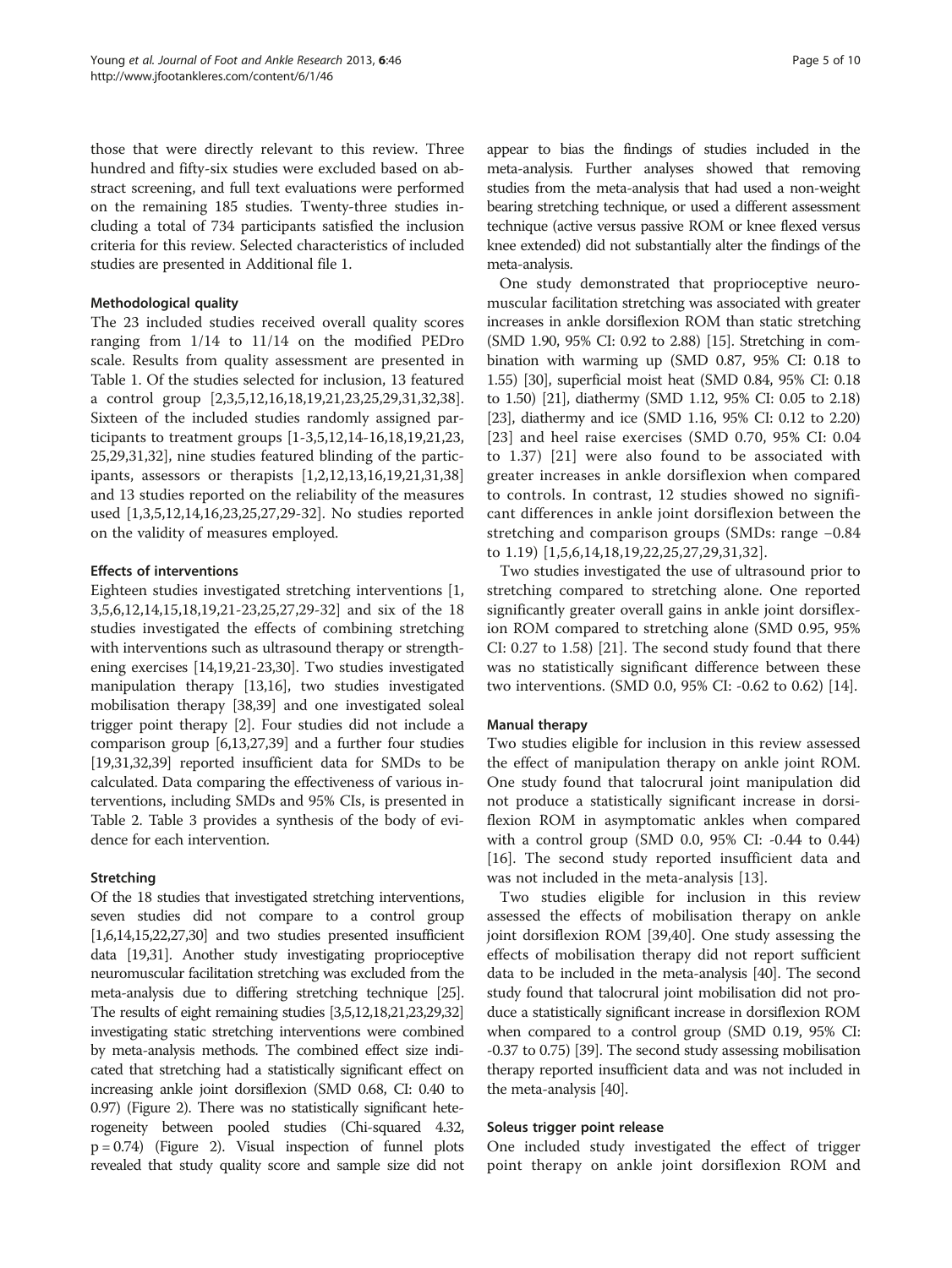| Study ID           | Intervention(s)                                         | size           | Sample Follow-up period                | Measurement<br>method                                                                                                                                                                                                             | SMD (95% CI)*                     |
|--------------------|---------------------------------------------------------|----------------|----------------------------------------|-----------------------------------------------------------------------------------------------------------------------------------------------------------------------------------------------------------------------------------|-----------------------------------|
| <b>STRETCHING</b>  |                                                         |                |                                        |                                                                                                                                                                                                                                   |                                   |
| Bohannon 1994 [31] | A: Control                                              | A: 18          | Same day measures taken Digital images |                                                                                                                                                                                                                                   | Insufficient data                 |
|                    | <b>B: Stretch</b>                                       | B: 18          | after 3 sets of stretching             |                                                                                                                                                                                                                                   |                                   |
| Dinh 2011 [1]      | A: WB stretch                                           | A: 14          | 3 weeks                                | Goniometer (WB)                                                                                                                                                                                                                   | B vs A                            |
|                    | B: NWB stretch                                          | B: 14          |                                        |                                                                                                                                                                                                                                   | Left: -0.33 (-1.08 to 0.42)       |
|                    |                                                         |                |                                        |                                                                                                                                                                                                                                   | Right: 0.26 (-0.49 to 1)          |
|                    |                                                         |                |                                        | Goniometer (NWB)                                                                                                                                                                                                                  | B vs A                            |
|                    |                                                         |                |                                        |                                                                                                                                                                                                                                   | Left: 0.16 (-0.88 to 0.9)         |
|                    |                                                         |                |                                        |                                                                                                                                                                                                                                   | Right: 0.18 (-0.56 to 0.93)       |
| Christiansen 2008  | A: Control                                              | A: 20          | 8 weeks                                | Goniometer (NWB)                                                                                                                                                                                                                  | B vs A: 0.71 (0.07 to 1.35)       |
| $[12]$             | <b>B: Stretch</b>                                       | B: 20          |                                        |                                                                                                                                                                                                                                   |                                   |
| Etnyre 1986 [15]   | A: Static stretch                                       | A: 12          | 3 sessions                             | Goniometer (active                                                                                                                                                                                                                | B vs A: $-0.04$ $(-0.85)$         |
|                    | B: Contract-relax PNF stretch                           | B: 12          |                                        | assist)<br>Electro-goniometer<br>Electro-goniometer<br>Goniometer<br>Universal goniometer<br>Goniometer (passive<br>ROM)<br>Goniometer (active ROM)<br>Digital inclinometer<br>Digital images<br>Goniometer<br>Goniometer (active | to 0.76)                          |
|                    | C: Contract-relax-agonist-contract C: 12<br>PNF stretch |                |                                        |                                                                                                                                                                                                                                   | C vs A: 1.90 (0.92 to 2.88)       |
| Gajdosik 2005 [5]  | A: Control                                              | A: 9           | 8 weeks                                |                                                                                                                                                                                                                                   | B vs A: 0.69 (-0.24 to            |
|                    | B: WB stretch                                           | B: 10          |                                        |                                                                                                                                                                                                                                   | 1.62)                             |
| Gajdosik 2007 [18] | A: Control                                              | A: 4           | 6 weeks                                |                                                                                                                                                                                                                                   | B vs A: 0.91 (-0.44 to            |
|                    | B: WB stretch                                           | B: 6           |                                        |                                                                                                                                                                                                                                   | 2.25)                             |
| Johanson 2009 [3]  | A: Control                                              | A: 8           | 3 weeks                                |                                                                                                                                                                                                                                   | B vs A                            |
|                    | B: WB stretch                                           | <b>B</b> : 8   |                                        |                                                                                                                                                                                                                                   | Left: 1.19 (0.11 to 2.26)         |
|                    |                                                         |                |                                        |                                                                                                                                                                                                                                   | Right: 0.55 (-0.45 to 1.55)       |
| Kasser 2009 [19]   | A: Control                                              | A: 9           | 6 weeks                                |                                                                                                                                                                                                                                   | Insufficient Data                 |
|                    | B: WB stretch                                           | B: 9           |                                        |                                                                                                                                                                                                                                   |                                   |
| Knight 2001 [21]   | A: Control                                              | A: 18          | 6 weeks                                |                                                                                                                                                                                                                                   | B vs A: 0.71 (0.05 to 1.38)       |
|                    | B: Static Stretch                                       | B: 19          |                                        |                                                                                                                                                                                                                                   |                                   |
|                    |                                                         |                |                                        |                                                                                                                                                                                                                                   | B vs A: 0.7 (0.03 to 1.36)        |
| Peres 2002 [23]    | A: Control<br>B: Stretch                                | A: 8           | 3 weeks                                |                                                                                                                                                                                                                                   | B vs A: 0.85 (-0.10 to<br>1.81)   |
| Pratt 2003 [32]    |                                                         | B: 11          |                                        |                                                                                                                                                                                                                                   | Insufficient data                 |
|                    | A: Control                                              | A: 12<br>B: 12 | 3 days                                 |                                                                                                                                                                                                                                   |                                   |
|                    | <b>B: Stretch</b>                                       |                |                                        |                                                                                                                                                                                                                                   |                                   |
| Rees 2007 [25]     | A: Control                                              | A: 10          | 4 weeks                                |                                                                                                                                                                                                                                   | B vs A                            |
|                    | B: PNF stretch                                          | B: 10          |                                        |                                                                                                                                                                                                                                   | Left: 0.82 (-0.1 to 1.74)         |
|                    |                                                         |                |                                        |                                                                                                                                                                                                                                   | Right: 0.84 (-0.08 to 1.76)       |
| Youdas 2003 [29]   | A: Control                                              | A: 24          | 6 weeks                                | assist)                                                                                                                                                                                                                           | B vs A: 0.45 (-0.14 to<br>1.04)   |
|                    | B: 30 sec stretch<br>C: 1 minute stretch                | B: 22<br>C: 22 |                                        |                                                                                                                                                                                                                                   |                                   |
|                    | D: 2 minute stretch                                     | D: 21          |                                        |                                                                                                                                                                                                                                   | C vs A: $0.24$ (-0.34<br>to 0.83) |
|                    |                                                         |                |                                        |                                                                                                                                                                                                                                   | D vs A: 0.46 (-0.14<br>to 1.05)   |
|                    | STRETCHING COMBINED WITH OTHER INTERVENTIONS            |                |                                        |                                                                                                                                                                                                                                   |                                   |
| Draper 1998 [14]   | A: Stretch                                              | A: 20          | 10 sessions                            | Inclinometer                                                                                                                                                                                                                      | B vs A: 0 (-0.62 to 0.62)         |
|                    | B: Ultrasound + Stretch                                 | B: 20          |                                        |                                                                                                                                                                                                                                   |                                   |
| Kasser 2009 [19]   | A: WB stretch                                           | A: 9           | 6 weeks                                | Universal goniometer                                                                                                                                                                                                              | Insufficient data                 |

C: Tibialis anterior strengthening C: 9

# <span id="page-5-0"></span>Table 2 Comparison of conservative interventions for increasing ankle joint dorsiflexion range of motion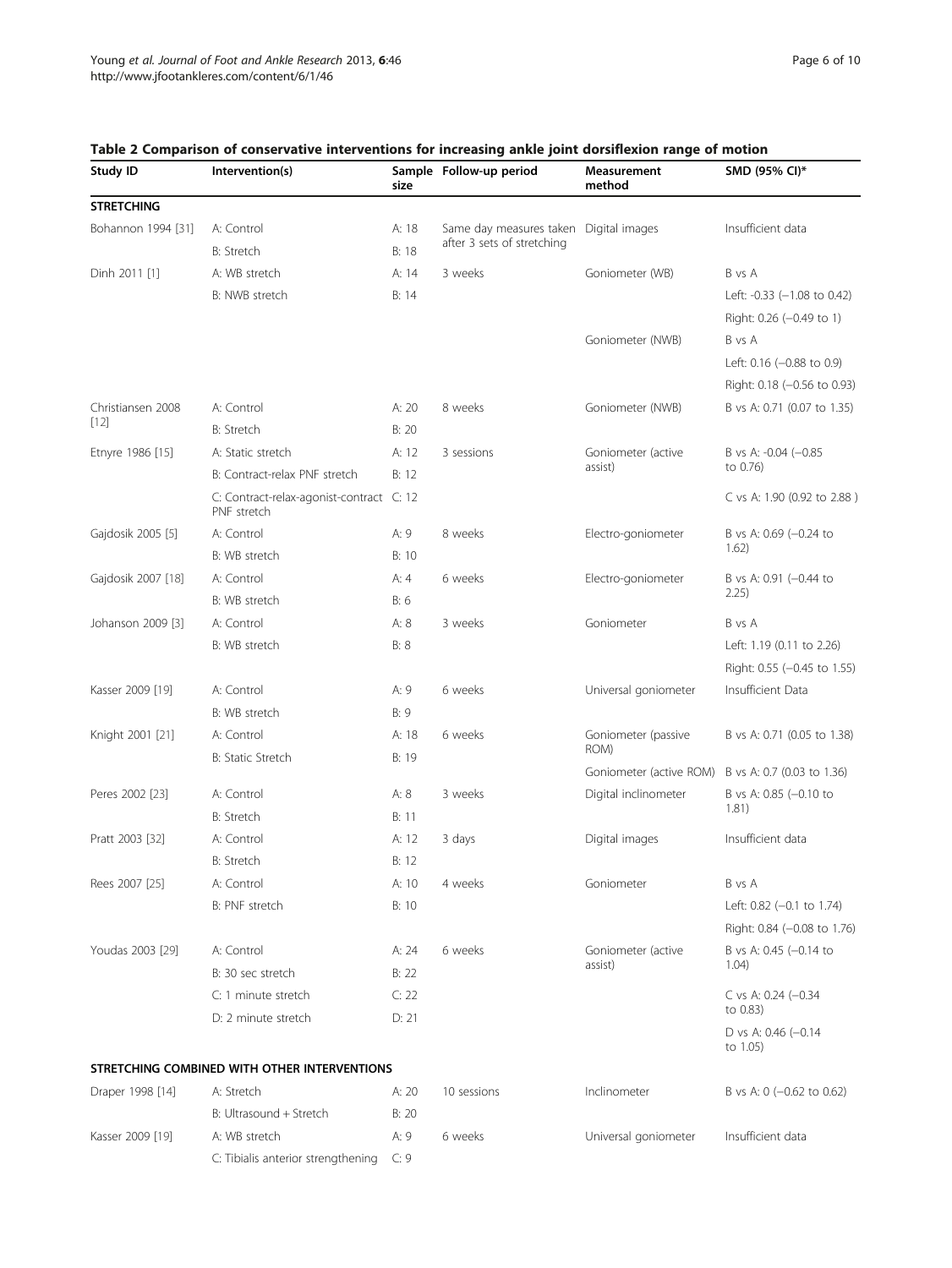|                              | Table 2 Comparison of Conservative interventions for increasing ankie joint uorsmexion range of motion (Commidati |       |            |                         |                                 |
|------------------------------|-------------------------------------------------------------------------------------------------------------------|-------|------------|-------------------------|---------------------------------|
| Knight 2001 [21]             | A: Control                                                                                                        | A: 18 | 6 weeks    | Goniometer (passive     | C vs A: 0.70 (0.04 to 1.37)     |
|                              | C: Heel raise + static stretch                                                                                    | C: 19 |            | ROM)                    |                                 |
|                              |                                                                                                                   | D: 21 |            |                         | D vs A: 0.84 (0.18 to 1.50)     |
|                              | D: Superficial moist heat + static<br>stretch                                                                     | E: 20 |            |                         | E vs A: 0.95 (0.27 to 1.62)     |
|                              | E: Ultrasound + static stretch                                                                                    |       |            |                         |                                 |
|                              |                                                                                                                   |       |            | Goniometer (active ROM) | C vs A: 0.77 (0.10 to 1.44)     |
|                              |                                                                                                                   |       |            |                         | D vs A: 0.65 (0 to 1.30)        |
|                              |                                                                                                                   |       |            |                         | E vs A: 0.91 (0.24 to 1.58)     |
| McNair 1996 [22]             | A: WB soleus stretch                                                                                              | A: 24 | 3 sessions | Electro-goniometer      | B vs A: 0.05 (-0.52 to          |
|                              | B: Aerobic exercise                                                                                               | B: 24 |            |                         | 0.62)                           |
| Peres 2002 [23]              | A: Control                                                                                                        | A: 8  | 3 weeks    | Digital Inclinometer    | C vs A: 1.12 (0.05 to 2.18)     |
|                              | $C:$ Stretch +                                                                                                    | C: 8  |            |                         |                                 |
|                              | Diathermy                                                                                                         | D: 9  |            |                         | D vs A: 1.16 (0.12 to 2.20)     |
|                              | D: Stretch + Diathermy + Ice                                                                                      |       |            |                         |                                 |
| Zakas 2006 [30]              | A: Warm up                                                                                                        | A:18  | 3 sessions | Flexometer              | B vs A: 0.72 (0.04 to 1.39)     |
|                              | B: Stretch                                                                                                        | B: 18 |            |                         |                                 |
|                              | C: Warm up + stretch                                                                                              | C: 18 |            |                         | C vs A: 0.87 (0.18 to 1.55)     |
| <b>MANUAL THERAPY</b>        |                                                                                                                   |       |            |                         |                                 |
| Fryer 2002 [16]              | A: Control                                                                                                        | A: 41 | Immediate  | Dynamometer (NWB)       | B vs A: 0 (-0.44 to 0.44)       |
|                              | B: Manipulation                                                                                                   | B: 40 |            |                         |                                 |
| De Souza 2008 [39]           | A: Control                                                                                                        | A: 25 | Immediate  | Biplane goniometer      | B vs A: 0.19 (-0.37 to          |
|                              | <b>B:</b> Mobilisation                                                                                            | B: 25 |            |                         | 0.75)                           |
| SOLEAL TRIGGER POINT THERAPY |                                                                                                                   |       |            |                         |                                 |
| Grieve 2011 [2]              | A: Control                                                                                                        | A: 10 | Immediate  | Goniometer (NWB         | B vs A: 0.72 (-0.18 to<br>1.63) |
|                              | B: Soleal trigger point therapy                                                                                   | B: 10 |            | assisted)               |                                 |

#### tive interventions for increasing ankle joint dorsiflexion range of motion (Continued)

Abbreviations: WB weight bearing, NWB non-weight bearing.

\*SMDs (95% CIs) were calculated between groups at the longest period of follow-up.

reported no statistically significant difference between the intervention and control groups (SMD 0.72, 95% CI: -0.18 to 1.63) [[2\]](#page-9-0).

#### **Discussion**

This systematic review investigated the effects of conservative interventions on ankle joint dorsiflexion ROM in healthy individuals. Effect sizes calculated from individual studies revealed that stretching alone and the use of stretching in conjunction with ultrasound therapy, superficial moist heat, warm up and heel raise exercises were associated with statistically significant gains in ankle joint dorsiflexion ROM in the intervention groups compared to controls. There is currently insufficient evidence to suggest that soleal trigger point therapy, ankle joint mobilisation or manipulation are associated with statistically significant gains in ankle dorsiflexion ROM in healthy individuals.

Only five of the studies assessing the effects of stretching reported statistically significant gains in ankle ROM [[3,12,21,30,31\]](#page-9-0) however, the combined effect size from

eight studies included in the meta-analysis showed a statistically significant positive effect of stretching compared to a control condition (pooled SMD 0.68, CI: 0.40 to 0.97) (Figure [2\)](#page-7-0). Whilst the majority of studies investigating the efficacy of stretching programs reported nonsignificant results, it may be that this was due to small sample size or methodological weakness rather than genuine inefficacy of the intervention. Only three of the 18 studies investigating the efficacy of stretching on ankle dorsiflexion ROM reported conducting power calculations to determine necessary sample size [\[1,29,30](#page-9-0)].

There is some evidence to suggest that interventions such as stretching and the combined use of stretching with ultrasound, warm up, superficial moist heat and heel raise exercises are effective in the short term. As such, they may be considered suitable for use in patients where even short term increases in ankle dorsiflexion would clinically be considered beneficial. The minimal clinically important difference for ankle dorsiflexion ROM has not been established; however, studies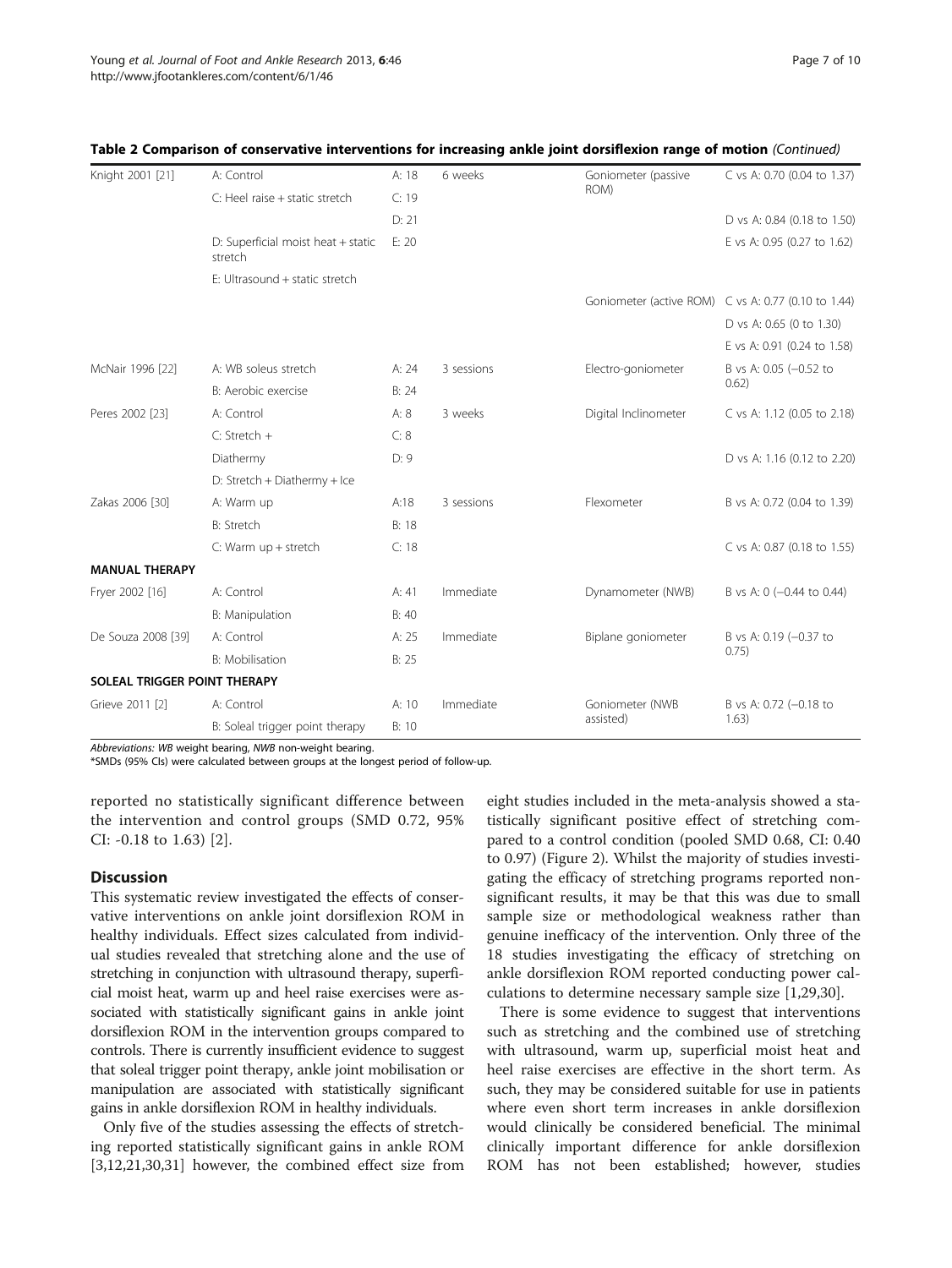<span id="page-7-0"></span>

| Table 3 Synthesis of evidence for stretching, mobilisation, manipulation and soleal trigger point therapy |               |                       |                     |                                 |  |  |  |
|-----------------------------------------------------------------------------------------------------------|---------------|-----------------------|---------------------|---------------------------------|--|--|--|
| Factor                                                                                                    | Stretching    | <b>Mobilisation</b>   | <b>Manipulation</b> | Soleal trigger point<br>therapy |  |  |  |
| Total number of studies (k)                                                                               | $k = 18$      | $k=2$                 | $k=2$               | $k = 1$                         |  |  |  |
| Study designs                                                                                             | $RCT: k = 11$ | Experimental: $k = 2$ | $RCT: k = 1$        | $RCT: k = 1$                    |  |  |  |

Table 3 Synthesis of evidence for st

|                                |                                                                      |                                 |                                    | therapy                           |  |
|--------------------------------|----------------------------------------------------------------------|---------------------------------|------------------------------------|-----------------------------------|--|
| Total number of studies (k)    | $k = 18$                                                             | $k = 2$                         | $k = 2$                            | $k = 1$                           |  |
| Study designs                  | $RCT: k = 11$                                                        | Experimental: $k = 2$           | $RCT: k = 1$                       | $RCT: k = 1$                      |  |
|                                | Experimental: $k = 7$                                                |                                 | Experimental: $k = 1$              |                                   |  |
| PEDro score (range and         | Range: 4 to 11                                                       | Range: 5 to 8                   | Range: 4 to 8                      | $Score = 7$                       |  |
| median score)                  | Median: 7.5                                                          | Median: 6.5                     | Median: 6                          |                                   |  |
| <b>Consistency of findings</b> | Significant effect: $k = 4$                                          | Non-significant effect: $k = 1$ | Non-significant<br>effect: $k = 1$ | Non-significant effect<br>$k = 1$ |  |
|                                | SMD range: 0.70 (0.04 to 1.37) [21]<br>to 1.69 (0.53 to 2.85) [3]    | SMD 0.19 (-0.37 to 0.75) [39]   | SMD 0 (-0.44 to<br>$0.44$ ) [16]   | SMD 0.72 (-0.18 to<br>$1.63)$ [2] |  |
|                                | Non-significant effect: $k = 5$                                      | Insufficient data: $k = 1$ [40] | Insufficient data:                 |                                   |  |
|                                | SMD range: 0.36 (-0.44 to 1.17) [32]<br>to 0.91 (-0.44 to 2.25) [18] |                                 | $k = 1$ [13]                       |                                   |  |
|                                | Insufficient data or no control group<br>comparison:                 |                                 |                                    |                                   |  |
|                                | $k = 9$ [1,6,14,15,19,22,27,30,31]                                   |                                 |                                    |                                   |  |

included in this review reported differences of two [[29](#page-9-0)] to eight [[18\]](#page-9-0) degrees between intervention and control groups at follow up.

With respect to study quality, of the 23 trials included for detailed analysis in this review, 13 included a control group [\[2,3,5,12,16,18,19,21,25,29,31,32,39\]](#page-9-0), whilst four studies did not include any comparison group [\[6,13,27,40\]](#page-9-0). Six compared interventions to each other without including a non-intervention control group [\[1,14,15,19,22,30\]](#page-9-0). Without comparing interventions to a control group, it cannot be known whether observed changes in ankle ROM may be attributed to real change or to the effects of individual variation at different points in time. Similarly, studies that



compared two interventions to each other without comparing them to a control group, may only conclude that one intervention may be more beneficial than another. It can be noted that in this review, the ten non-controlled studies presented results which were similar to those reported in the 13 controlled studies.

All of the studies included for evaluation in this review assessed the effects of conservative interventions on ankle joint ROM in healthy individuals. The scope of this review did not include patients with neurologicallyassociated equinus deformity due to the current sound body of research pertaining to equinus deformity in individuals with neurological disease. A recent Cochrane review published by Rose et al. [\[34\]](#page-9-0) investigated the efficacy of a range of conservative and surgical interventions in patients with neurologically-linked equinus deformity and reported that the use of night splints, prednisone and surgery were not associated with statistically significant increases in ankle joint dorsiflexion ROM in this sample population. The scope of this review also did not include individuals with active pathology such as acute metatarsalgia, plantar fasciopathy, Achilles tendinopathy, medial tibial traction periostitis or muscle strain. Consequently, future systematic reviews are warranted to determine the efficacy of conservative interventions in symptomatic populations such as these.

The majority of studies evaluated within this review reported on the short-term effects of conservative interventions on ankle joint dorsiflexion. The longest study period was eight weeks [\[5,6,12](#page-9-0)] and fewer than half of the included studies followed up their study participants for longer than four weeks. Due to the relative brevity of study periods, it is difficult to ascertain for how long conservative treatments may remain effective. As such,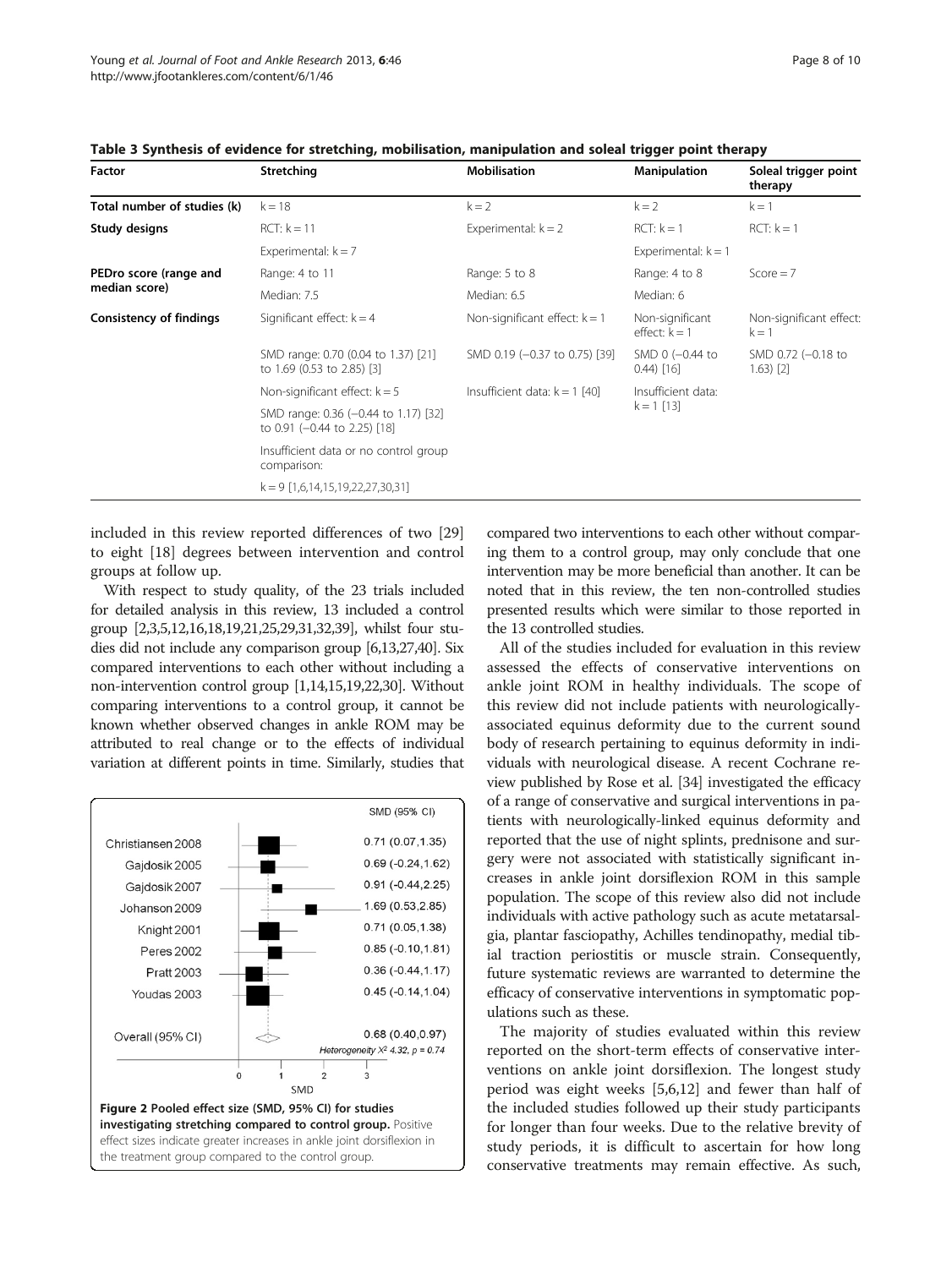<span id="page-8-0"></span>future research investigating the long term effects of conservative interventions to better inform clinical practice.

A review by Gatt et al. [\[41\]](#page-9-0), investigated the reliability of a range of measurement techniques used to assess ankle dorsiflexion ROM. The review emphasized that the reliability and validity of goniometric measurements of ankle ROM have been shown to be poor and thus the use of goniometry in clinical trials calls into question the quality of the results obtained. The seven studies included in this review that presented reliability data for goniometry, reported ICCs between 0.80 and 1.00 [[1,3,12,25,29,38,40\]](#page-9-0). It must be noted however, that none of the included studies reported on the validity of measures used.

In this review, change in ankle dorsiflexion ROM was used as the main outcome measure to assess the efficacy of conservative interventions. There are a number of potential limitations associated with using measures of ankle joint dorsiflexion in this way. Firstly, it has been suggested that conventional measures of ankle joint dorsiflexion actually assess combined dorsiflexion range of motion at the ankle and midtarsal joints rather than at the ankle alone [\[41,42](#page-9-0)]. Secondly, it is possible that ankle range of motion is not directly indicative of functional performance. Turner et al. [\[43\]](#page-9-0) studied cohorts of diabetic patients and healthy adults in order to assess the correlation between passive and functional ROM measures at the ankle joint. It was reported that there was a lack of correlation between the two measures and thus concluded that passive ankle joint ROM may not accurately reflect functional limitations in joint mobility at the ankle joint.

Foot posture has a profound effect on the measurement of dorsiflexion range of motion at the ankle joint. A study by Tiberio et al. [[44](#page-9-0)] concluded that measuring ankle joint dorsiflexion with the foot in a pronated position increases recorded ROM by up to 10 degrees when compared with measuring dorsiflexion in a subtalar joint neutral position. Of the 23 studies included in this review, seven studies reported that ankle joint range of motion was measured in subtalar joint neutral position to minimise the effects of foot posture on ROM [\[1,3,6,13](#page-9-0),[29,31,39\]](#page-9-0). The remaining 16 studies however, did not report any standardisation of foot posture during ROM measurements and consequently, there is question as to the validity and consistency of measures obtained.

Although clinicians often prescribe interventions to increase ankle joint dorsiflexion in patients with clinically diagnosed ankle equinus (less than 10 or 15 degrees of ankle dorsiflexion), seven of the studies included in this review sampled study participants who had an initial ankle dorsiflexion ROM greater than 10 to 15 degrees [[14,22,27,30,32,38](#page-9-0),[40](#page-9-0)]. In light of this, there is some question as to the generalizability of the findings presented in this review to patients with equinus deformity.

Further research needs to be undertaken in the future to investigate the functional, as well as the statistical significance of conservative interventions. Rees et al. [[25](#page-9-0)] reported that the increases in musculotendinous stiffness and ankle joint range of motion associated with PNF stretching would be beneficial for athletes participating in sports such as sprinting, and cycling. Gadjosik et al. [[5\]](#page-9-0) and Christiansen et al. [[12](#page-9-0)] both reported that stretching of the ankle plantarflexors may be associated with significant functional improvements in older populations. None of these studies however report the magnitude of increase in ankle dorsiflexion necessary to produce clinically significant improvements in function. Until further high quality research is published therefore, clinicians must continue to incorporate their own clinical expertise and knowledge of individual patient needs with research-based evidence when developing treatment plans.

#### Conclusion

There is some evidence to support the efficacy of stretching with or without the concurrent use of ultrasound, diathermy, diathermy and ice, heel raise exercises or warm up in increasing dorsiflexion range of motion at the ankle joint in healthy individuals. However, there is insufficient evidence to suggest that soleal trigger point therapy, ankle joint mobilisation or manipulation therapy are associated with statistically significant gains in ankle dorsiflexion range of motion. Current evidence is limited by inconsistent assessment methods and definitions of ankle equinus, as well as poor methodological rigor. Further research is required to investigate which conservative interventions are most effective for managing healthy individuals with ankle restricted ankle dorsiflexion range of motion.

### Additional file

[Additional file 1:](http://www.biomedcentral.com/content/supplementary/1757-1146-6-46-S1.docx) Selected characteristics of included studies (23 studies).

#### Abbreviations

ROM: Range of motion; SD: Standard deviation; SMD: Standardised mean difference; CI: Confidence interval.

#### Competing interests

The authors declare that they have no competing interests.

#### Authors' contributions

RY performed the data searches, performed all quality assessments and data extractions and drafted the manuscript. SN was involved with study design, performed meta-analysis and data calculations and revised the manuscript. AW performed quality assessments and assisted with manuscript revisions. LR was involved with study conception and design, and assisted with manuscript revisions. RB was involved with the study conception and design and assisted with manuscript revisions. All authors read and approved the final manuscript.

#### Author details

<sup>1</sup>School of Clinical Sciences, Queensland University of Technology, Kelvin Grove, Brisbane QLD 4059, Australia. <sup>2</sup>Institute of Health and Biomedical